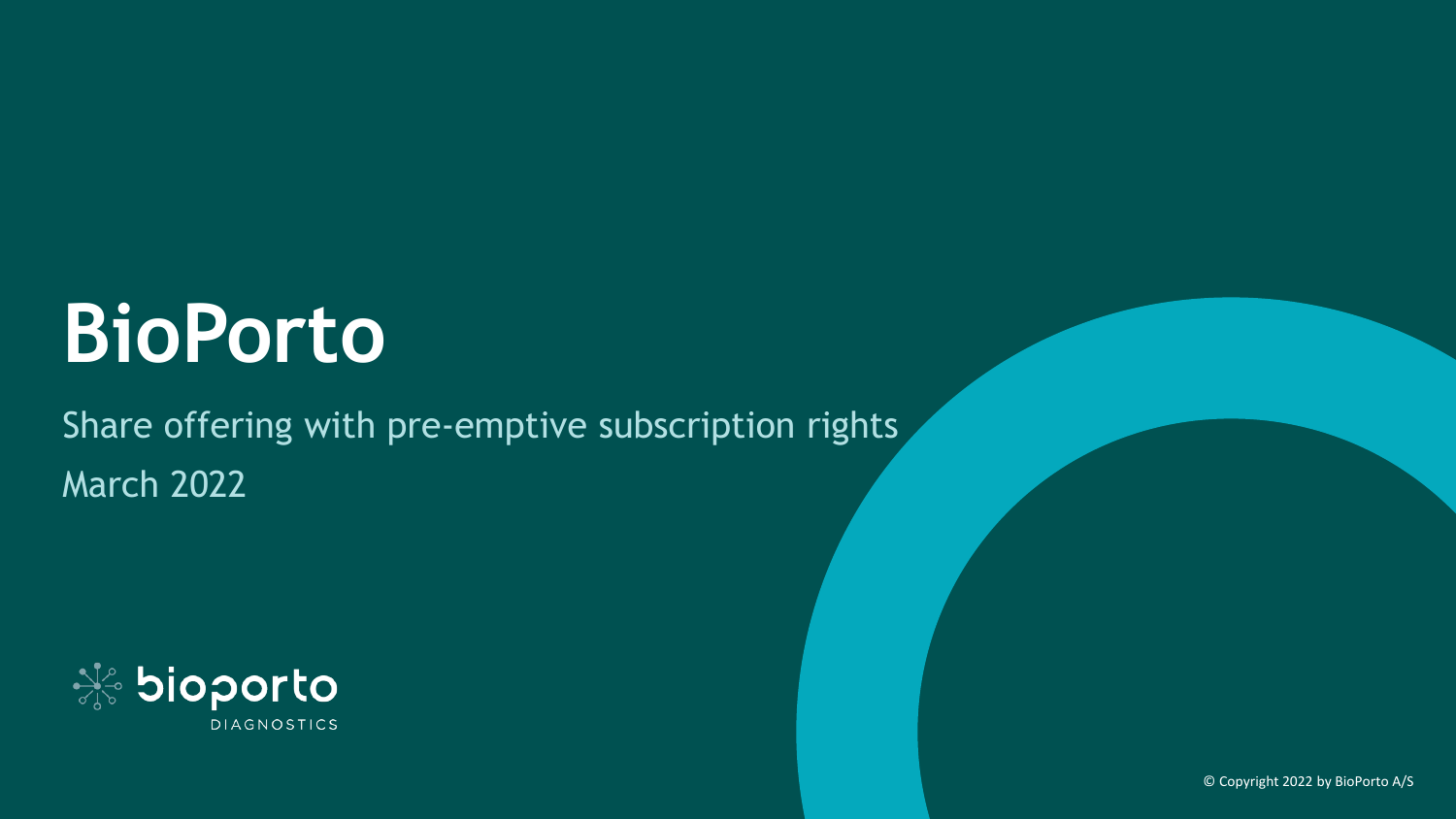## **Disclaimer**

The distribution of this presentation and the information contained herein is restricted by law in certain jurisdictions, including the United States, Canada, Australia, Japan and the United Kingdom, and may not be used for the purpose of, or in connection with, any offer to sell or solicitation of an offer to purchase or subscribe for securities in any jurisdiction in which such offer or solicitation is not authorized or to any person to whom it is unlawful to make such offer or solicitation. BioPorto A/S (the "Company") makes no offer or solicitation to any person under any circumstances that may be unlawful.

Certain statements in this presentation are forward looking statements which are based on the Company's expectations, intentions and projections regarding its future performance, anticipated events or trends and other matters that are not historical facts, including with respect to the timing, terms and consummation of the potential rights offering described herein. These forward-looking statements, which may use words such as "anticipate", "believe", "intend", "estimate", and words of similar meaning, include all matters that are not historical facts. These forward-looking statements involve risks and uncertainties that could cause the actual results of operations, financial condition, liquidity, dividend policy and the development of the Company's business to differ materially from the impression created by the forward-looking statements. These statements are not guarantees of future performance and are subject to known and unknown risks, uncertainties and other factors that could cause actual results to differ materially from those expressed or implied by such forward-looking statements. Given these risks and uncertainties, prospective investors are cautioned not to place undue reliance on forward-looking statements. Forward looking statements speak only as of the date of such statements and, except as required by applicable law, the Company undertakes no obligation to update or revise publicly any forward-looking statements, whether as a result of new information, future events or otherwise. Factors that may impact BioPorto's success are more fully disclosed in BioPorto's periodic financial filings with the Danish Financial Supervisory Authority, including the prospectus related to the rights issue described herein that it expects to publish shortly, particularly under the heading "Risk Factors".

This presentation is intended for the sole purpose of providing information. Persons needing advice should consult an independent financial adviser. No representation or warranty, express or implied, is or will be made as to, or in relation to, and no responsibility or liability is or will be accepted by the Company or by any of its affiliates or agents as to, or in relation to, the accuracy, completeness or sufficiency of this presentation or any other written or oral information made available to or publicly available to any interested party or its advisers in connection with the Company's securities referred to herein, and any liability therefor is expressly disclaimed.

Information for U.S. investors: This presentation is not intended for any U.S. person as defined in Regulation S under the U.S. Securities Act of 1933, and no any offer to sell or solicitation of an offer to purchase or subscribe for securities in the United States, except to a U.S. person who is either a "qualified institutional buyer" within the meaning of Rule 144A under such Act or an "accredited investor" within the meaning of Rule 501(a) under such Act. The securities being offered have not been, and will not be, registered under such Act or any applicable securities laws of any state or other jurisdiction of the United States. This proposed rights issue is made for securities of the Company, which is a public limited liability company registered under Danish law. The proposed offer is subject to the disclosure requirements of Denmark, which are materially different from those of the United States. Financial statements of the Company have been prepared in accordance with standards issued by the International Accounting Standards Board (as adopted by the European Union) and Danish disclosure requirements for annual reports of listed companies, which differ materially in certain respects from U.S. generally accepted accounting principles applicable to the financial statements of U.S. companies. The Company's status as a Danish limited liability company may make it difficult for shareholders and investors resident outside Denmark to exercise or enforce certain rights, including judgments from their home jurisdictions against the Company.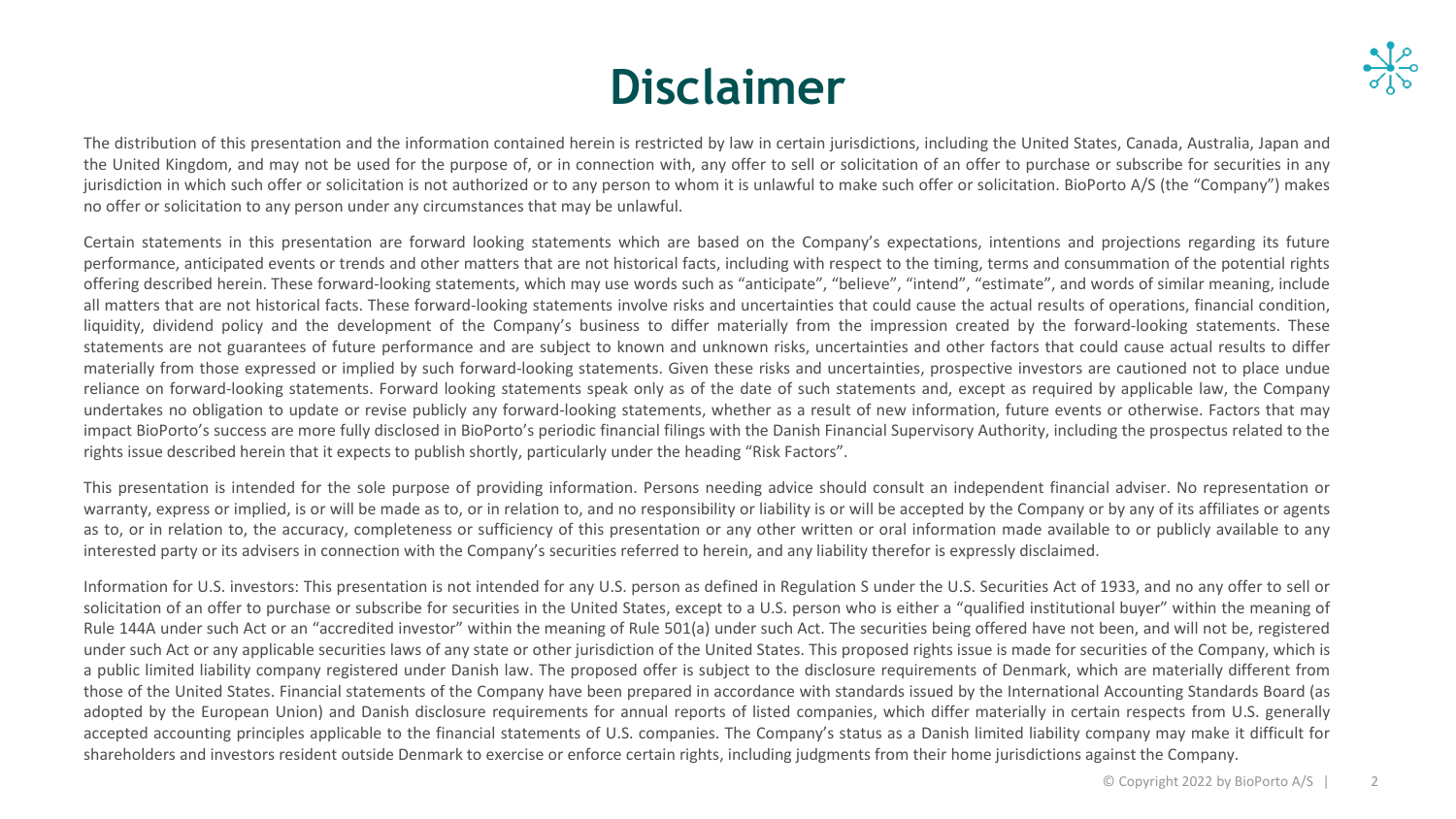



For your clinical chemistry analyzer.

### **BioPorto Exists to Save Lives and Improve Quality of Life with Actionable Biomarkers**

bioporto

The NGAL Test

\* bioporto

The NGAL Test

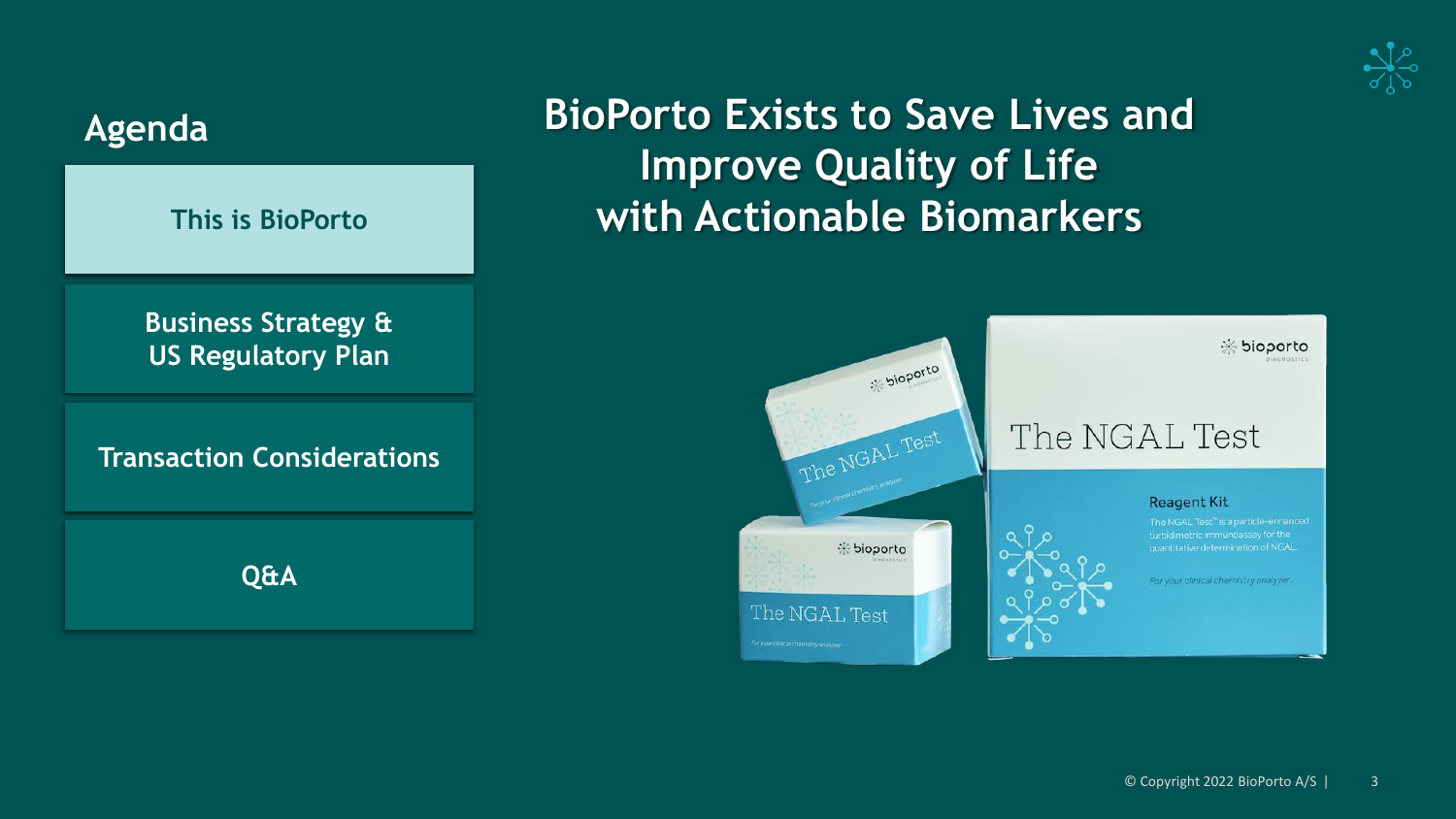

### **About BioPorto**

BioPorto is an in vitro diagnostics company that provides tests and antibodies to clinicians and researchers around the world. We use our antibody and assay expertise to transform novel research tools into clinically actionable biomarkers that can make a difference in patients' lives.

BioPorto is headquartered in Hellerup, Denmark, with US headquarters near Boston, and is listed on the Nasdaq Copenhagen stock exchange [CPH:BIOPOR]. The company has 33 employees and LTM 2021-Q3 revenue of DKK 25 million.

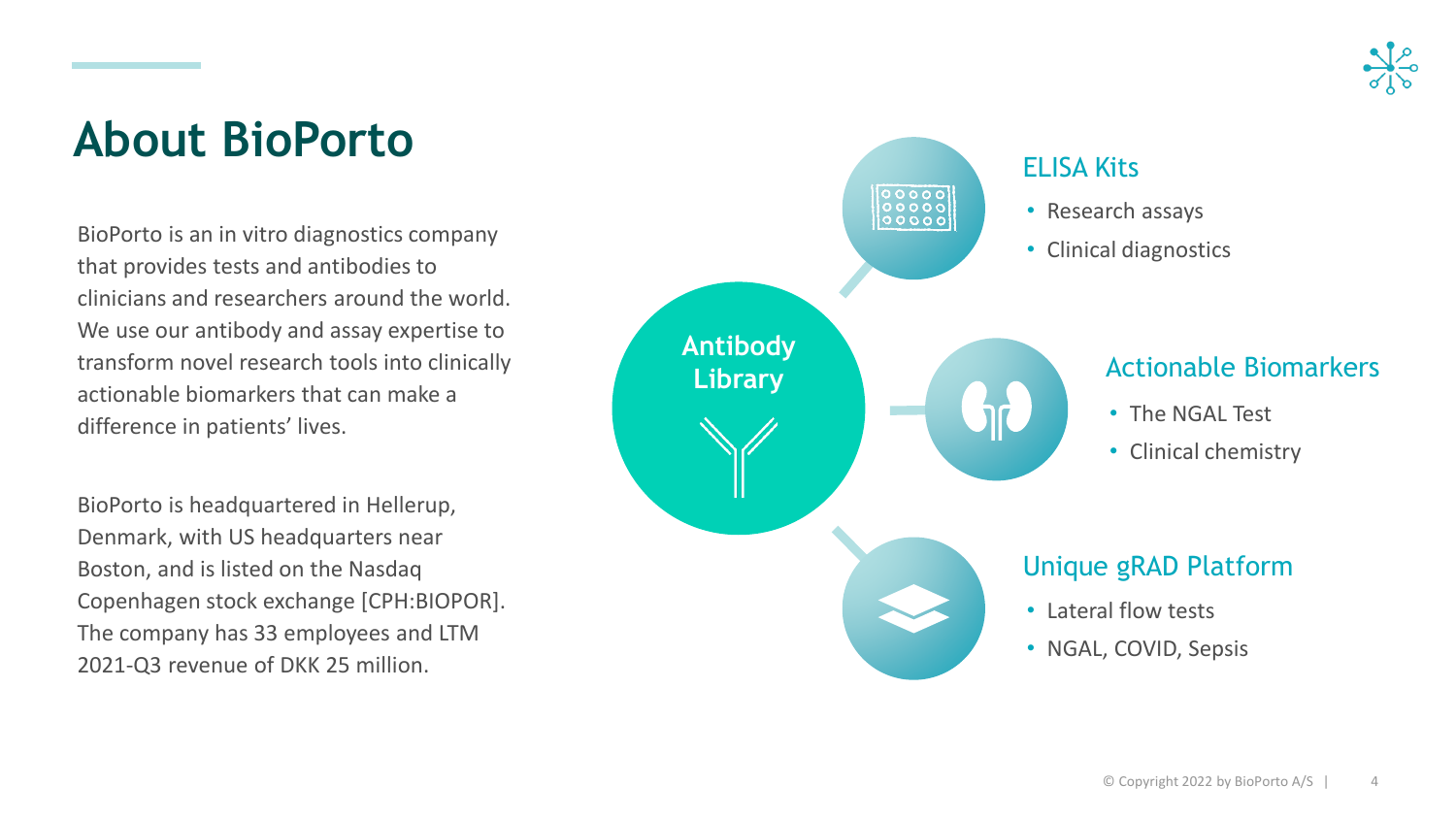## **We Have a Strong Leadership Team in Place**



Tony Pare C E O S I N C E 2 0 2 1

Over 25 years in senior leadership roles with public and private healthcare companies including Commercial, Business Development and General Manager positions at T2 Biosystems, Hemanext, and Haemonetics Inc.



Neil Goldman, CPA EVP & CFO SINCE 2021

Senior finance & corporate development leadership roles with diagnostics, global manufacturing and distribution companies including Chembio Diagnostics, Unwired Technology, and Delphi Corporation. Previously, an auditor and consultant with Ernst & Young.



Dr. Christopher Bird C M O S IN C E 2019

Over 10 years as Head of North American Medical and Scientific Affairs at Roche Diagnostics Corporation, responsible for strategy and execution of all clinical education, study management and field support.

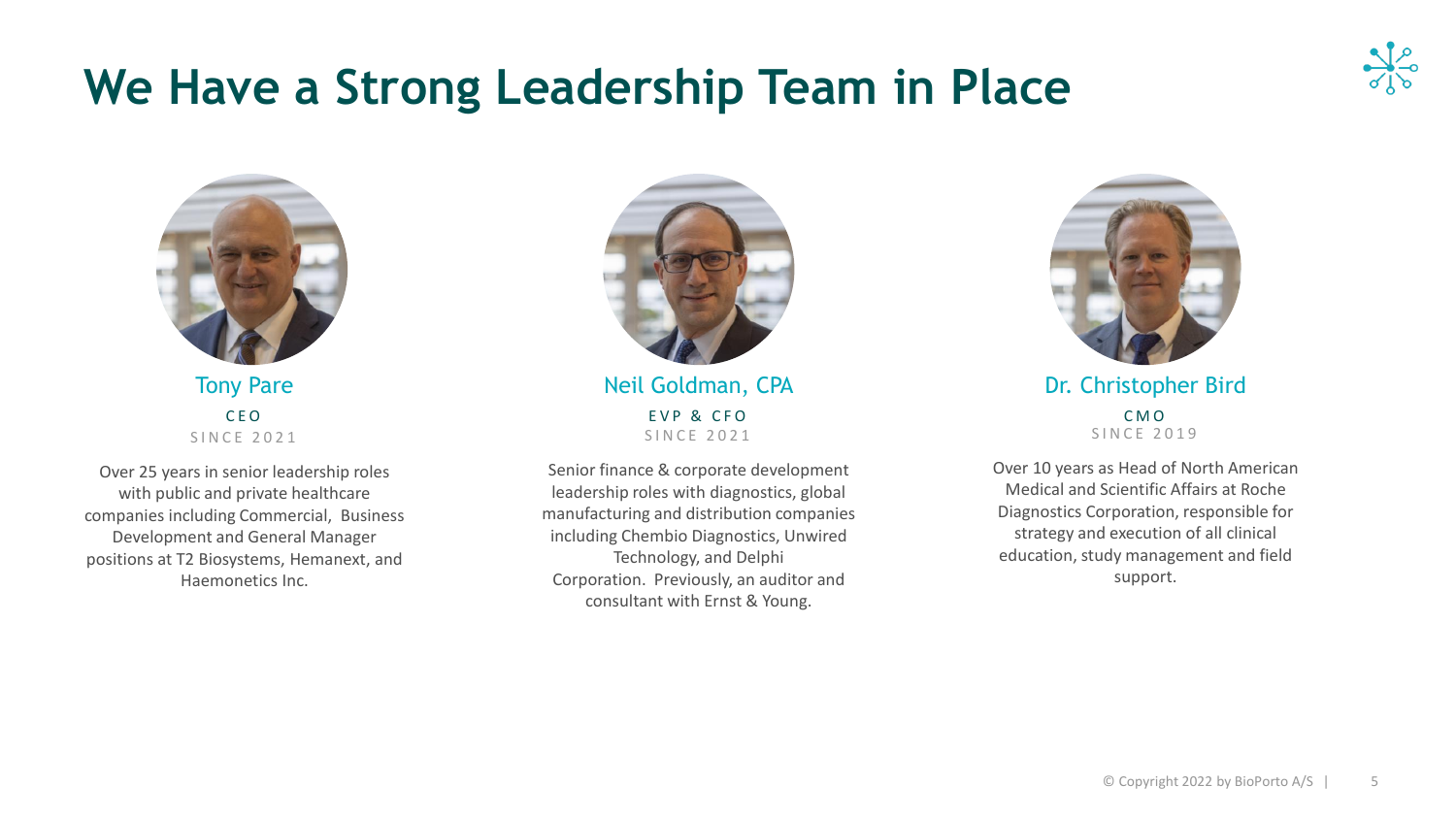

## **Offering Structure and Transaction Overview**

| <b>Transaction and terms</b>                | Rights issue with offering of up to 66.9 new shares, gross proceeds of up to DKK 100.4 million and net proceeds of up to DKK 93.3 million<br>$\bullet$<br>• Subscription price of DKK 1.50 per share with a subscription ratio of 4:1, implying that:<br>Existing shareholders in BioPorto receive one subscription right for each share held as of the record date<br>$\qquad \qquad -$<br>Four (4) subscription rights entitles the holder to subscribe for one (1) new share in the rights issue                                                                                                                                                                                                                                                                              |
|---------------------------------------------|----------------------------------------------------------------------------------------------------------------------------------------------------------------------------------------------------------------------------------------------------------------------------------------------------------------------------------------------------------------------------------------------------------------------------------------------------------------------------------------------------------------------------------------------------------------------------------------------------------------------------------------------------------------------------------------------------------------------------------------------------------------------------------|
| Subscription<br>commitments &<br>guarantees | Approximately DKK 73,9 million has been pre-subscribed or guaranteed for by existing shareholders and external guarantors, subject to certain terms and conditions<br>$\bullet$<br>Existing shareholders and existing guarantors including Media-Invest Danmark A/S, Ejendomsselskabet Jano ApS, Aktieselskabet Arbejdernes Landsbank, Formue Nord<br>$\bullet$<br>Markedsneutral A/S and funds managed by Artha Capital and a number of other institutional and Qualified Investors                                                                                                                                                                                                                                                                                             |
| Key dates                                   | Record day: 10 March 2022<br>$\bullet$<br>Rights trading period: 9 March 2022 to 22 March 2022<br>$\bullet$<br>Subscription period: 11 March 2022 to 24 March 2022<br>$\bullet$<br>Expected date of announcement of outcome 28 March 2022                                                                                                                                                                                                                                                                                                                                                                                                                                                                                                                                        |
| Use of proceeds                             | • Net proceeds from the Offering will be used for general corporate purposes, including to finance working capital, fund operating expenses in excess of those funded by<br>margin from revenues, and undertake the committed and planned investments and activities, including capital expenses, to be taken towards the Company's strategic<br>priorities, which include a clinical trial and application to the U.S. FDA for approval of the Company's Product, The NGAL Test, for assessment of AKI in children under<br>the age of 22 (pediatrics) in the U.S. Following a potential approval by the FDA of The NGAL Test in pediatrics, strategic priorities include development of the<br>Company's U.S. organization for a potential commercialization of The NGAL Test. |
| <b>Other</b>                                | The offering is a public offering in Denmark. The offering is a public offering in Denmark. Outside of Denmark, the offering will be made in compliance with<br>$\bullet$<br>U.S. Regulation S, with offers made only to non-U.S. persons who are either "qualified institutional buyers" or "accredited investors" (as defined in Rules 144A and<br>501(a), respectively, under the U.S. Securities Act of 1933). Please see the prospectus for further details                                                                                                                                                                                                                                                                                                                 |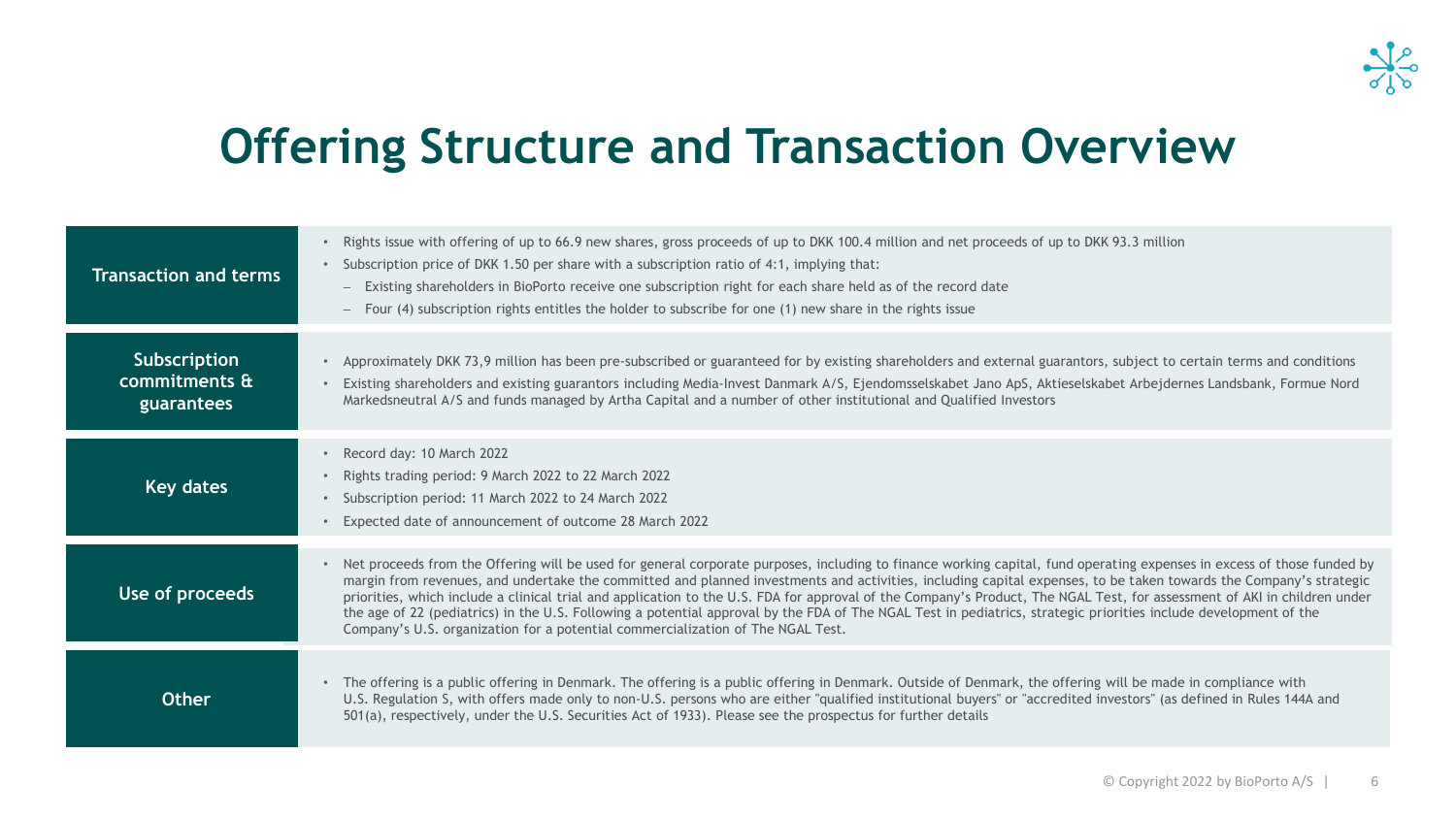



#### © Copyright 2022 by BioPorto A/S | 7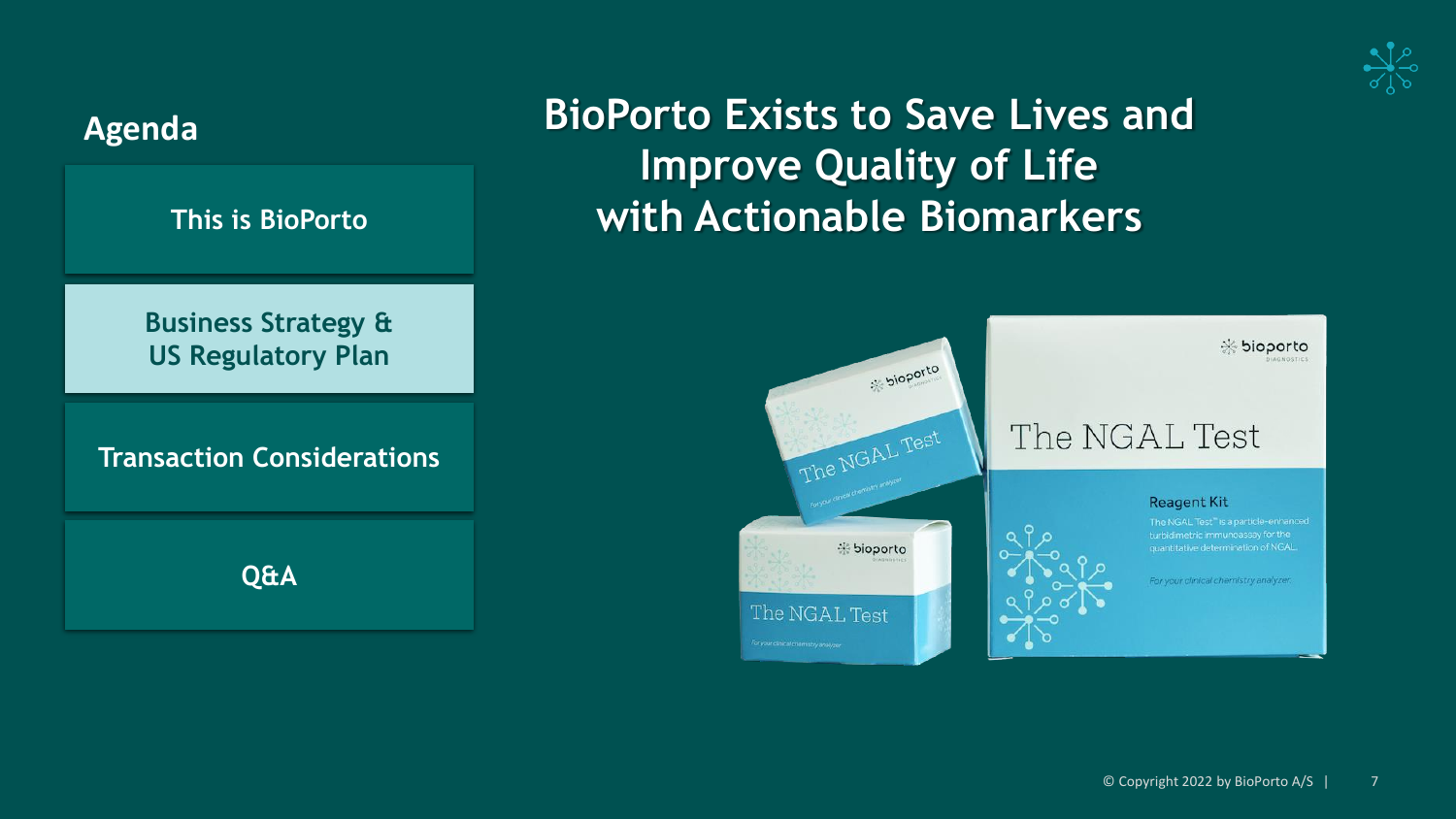# **Launch an FDA Approved Product in the US**





Drive NGAL Test Market Adoption & Have a Pipeline of High Medical Value **Products** 



Attract, Develop & Retain the Best and Brightest Employees Aligned with our Values

- Complete clinical trials & submit The NGAL Test to FDA
- Grow rest-of-world revenues and NGAL awareness through focused distribution resources and tools
- Build US commercialization team to market the clinical value of the NGAL biomarker, and nurture key relationships at target accounts
- Leverage our antibody library and university relationships to costeffectively build the innovation pipeline
- Strengthen our key supplier relationships and implement scalable manufacturing processes
- Build robustness and ensure Quality Systems are FDA and IVDR audit-ready
- Prepare business processes for efficient and scalable growth
- Proactively recruit the most qualified talent to drive success
- Embrace flexible work environments enabling the ability to recruit from a larger pool of candidates
- Motivate and incentivize employees to stay & build shareholder value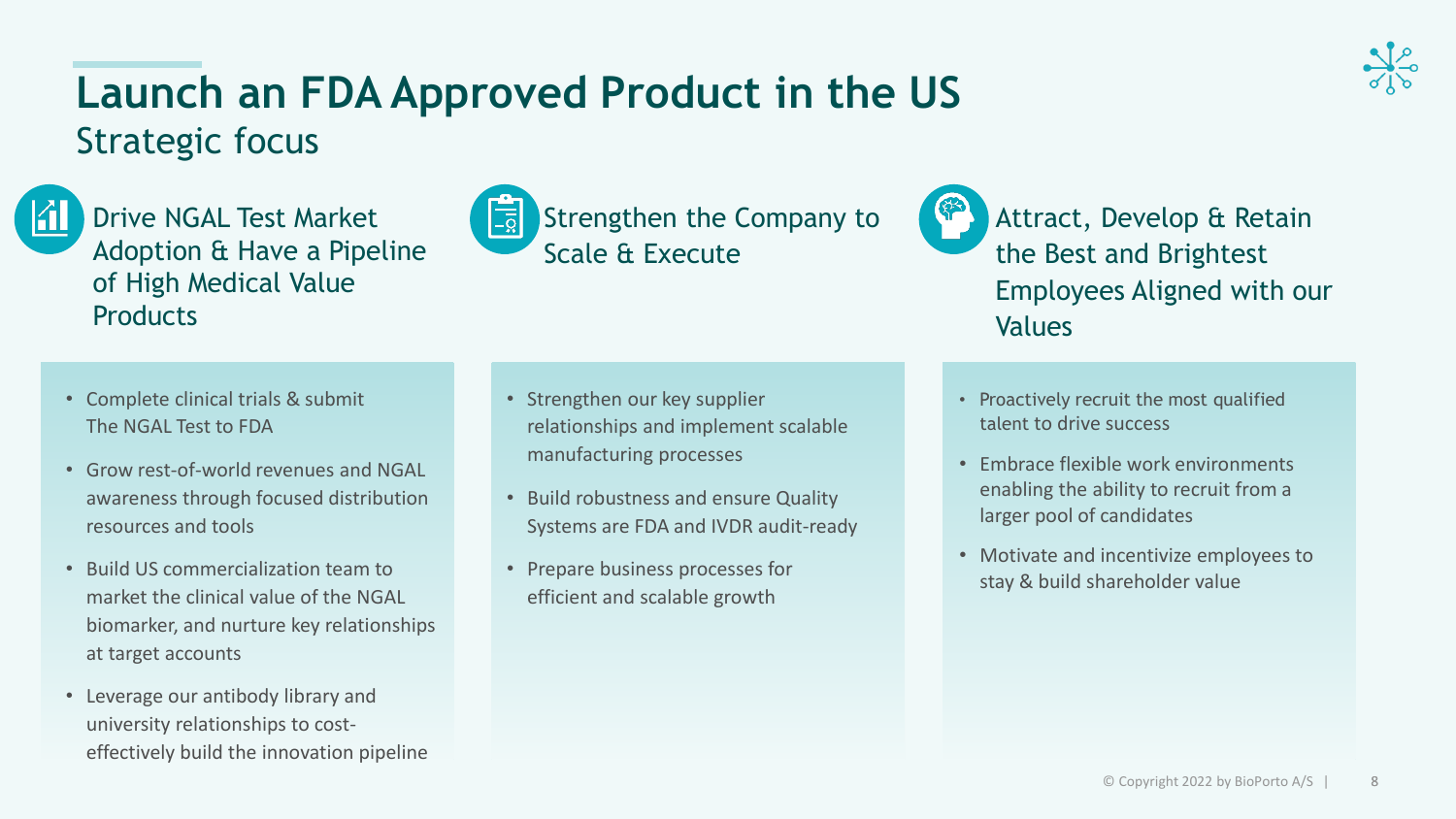

### **US Regulatory Strategy: NGAL to Predict Acute Kidney Injury (AKI)**

#### Pediatric AKI

FDA "Breakthrough Designation"

Predict AKI risk (stage 2/3) for ages 3 months to 22 years in the ICU

Roche c501 analyzer, then subsequent clearances for other Roche devices

### Adult AKI

Adult AKI Risk

Study planning underway, 510(k) submission to FDA after pediatric clearance

#### Expansion Areas

Nephrotoxicity, Oncology, Cardiology, Diabetes, Transplant, Autoimmune, COVID-19 patient management Point-of-care applications

Other analyzers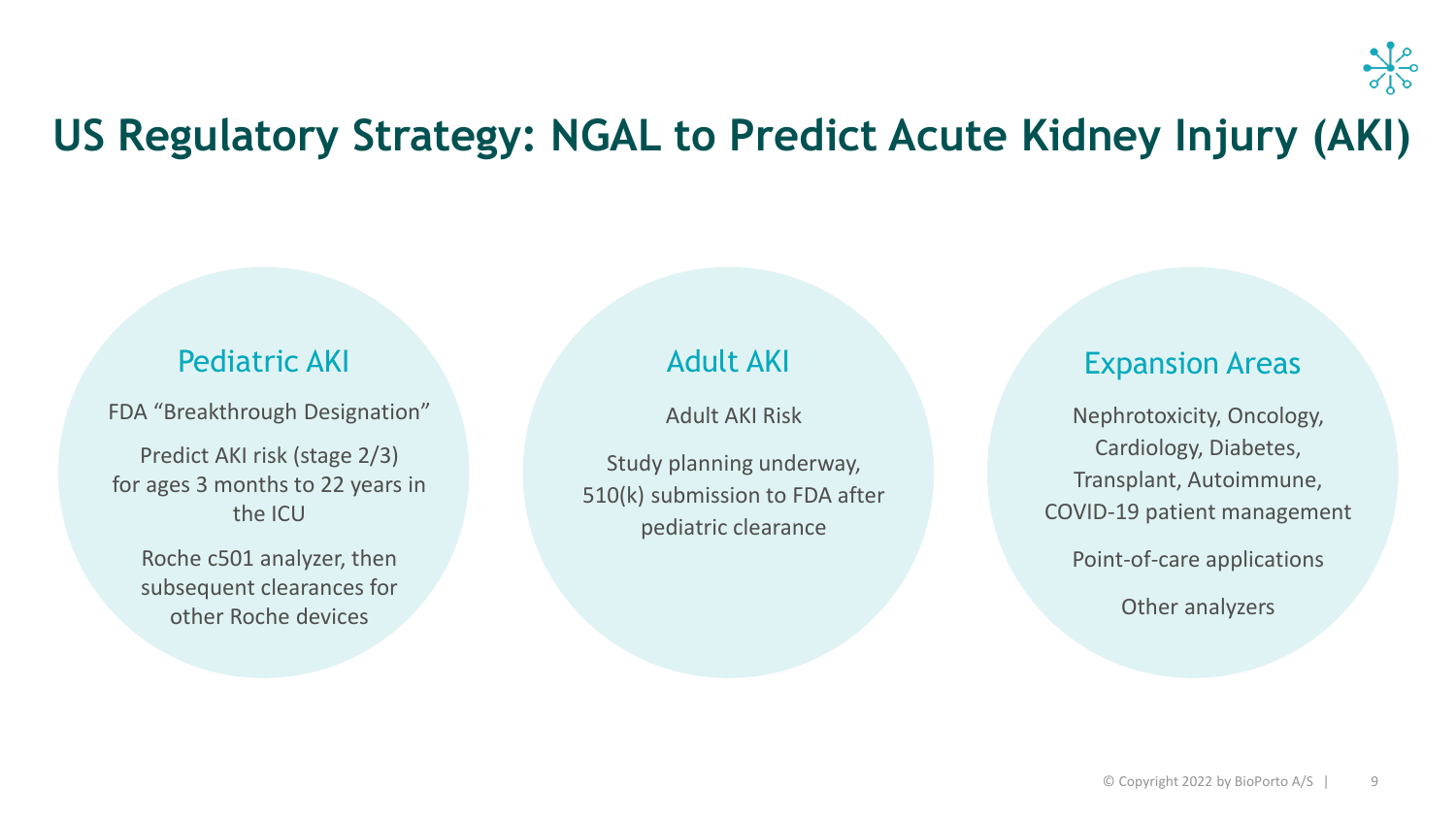# **Pediatric Trial Enrollment Expected to be Concluded in 1H 2022, Quickly Followed by FDA Submission**





- Urine samples
- Predict Stage 2/3 AKI



- 15 hospital sites in US clinical trial for The NGAL Test in pediatrics
- Enrollment of patients affected by rise of COVID-19 pandemic which has slowed rate of patient enrollment and access to ICU's
- BioPorto expects to finalize pediatric trial enrollment in 1H 2022, followed by assembling the FDA submission package & De Novo application with Breakthrough Designation
- FDA targets up to 150 calendar days after submission to respond… excludes time for company to respond to FDA inquiries, which can include more data generation and "stops the clock"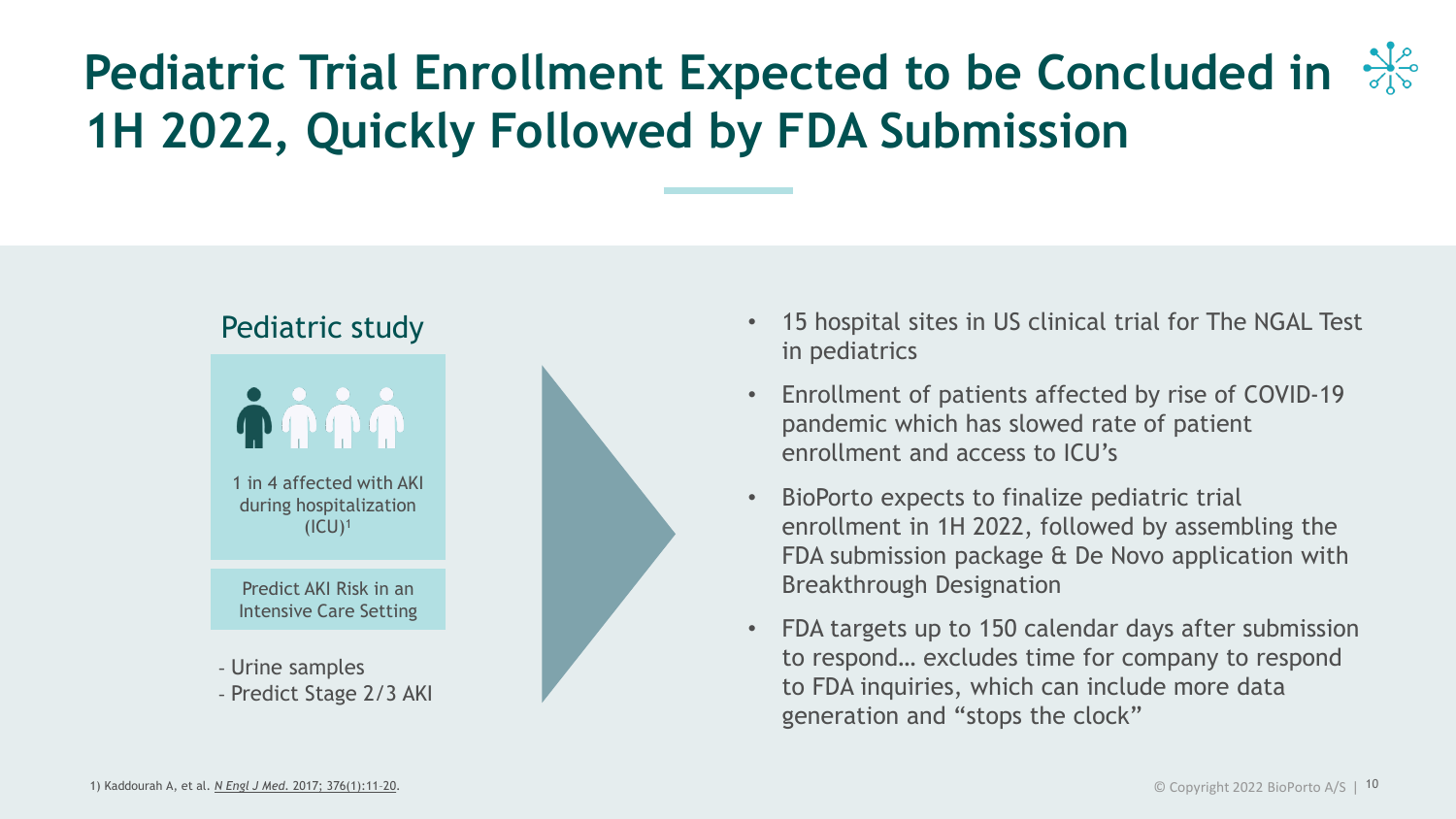

#### TOTAL GLOBAL ADDRESSABLE MARKET: ~\$3 BILLION

## **Estimated Global NGAL Market Opportunity**

Based on estimates of NGAL use in these clinical settings:

- ICUs
- Emergency Departments
- Certain outpatient settings

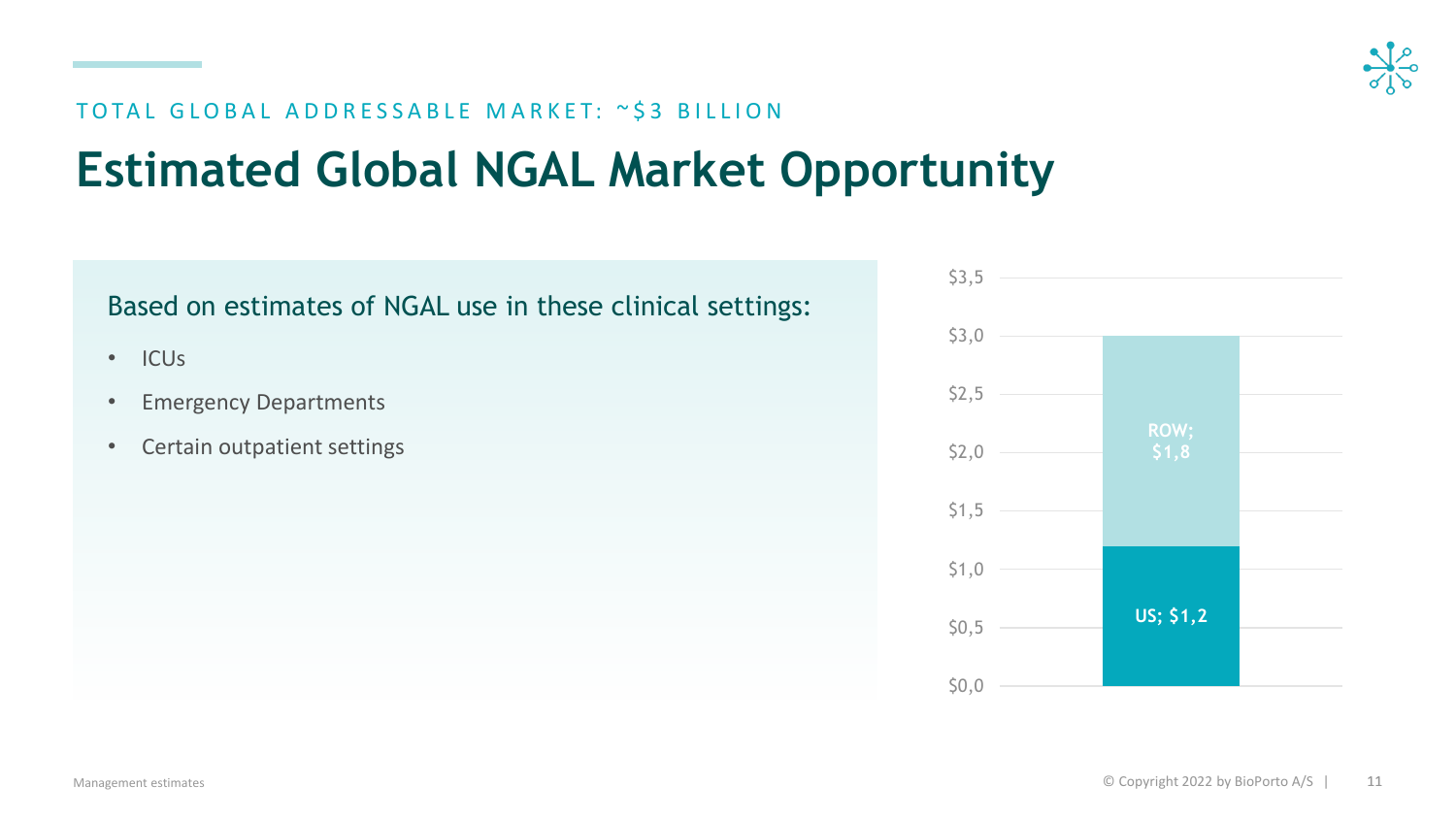# **Future Capital Market Intentions**



### An Approach to Access US Markets: Funding Onward Growth & Expansion

|                                                                           | 2022-Q2                                           |                                  | 2022-Q3                                                                         | 2022-Q4<br>2023                                           |                    |                                         |                                                          |  |
|---------------------------------------------------------------------------|---------------------------------------------------|----------------------------------|---------------------------------------------------------------------------------|-----------------------------------------------------------|--------------------|-----------------------------------------|----------------------------------------------------------|--|
| <b>Financing</b>                                                          |                                                   |                                  |                                                                                 | <b>Targeted Cross-Border</b><br>Offering Including the US |                    |                                         | U.S. Nasdaq<br>Listing                                   |  |
| <b>Pediatric NGAL</b>                                                     | <b>Finalize Clinical Trial</b><br>Data Collection | <b>Compile</b><br><b>Results</b> | FDA Review of De Novo Application<br>$(150 \text{ days} + \text{any}\text{ in}$ |                                                           |                    | Commercialization                       |                                                          |  |
| <b>Expand NGAL</b><br><b>Population &amp;</b><br>Indications <sup>2</sup> |                                                   |                                  |                                                                                 | Develop Study Protocol, Sites & Contracts                 | Prepare<br>Pre-sub | <b>FDA</b><br><b>Reviews</b><br>Pre-sub | <b>Clinical Trial &amp;</b><br><b>Analytical Testing</b> |  |

- *Our objective includes building a dynamic presence in the US… the world's largest and leading IVD market*
- *To be Defined: capital structure, exchange listing(s), legal entities, etc.*

• *Timing and decision-making depend on a range of factors, including in particular the timing of the potential FDA De Novo application, pre-submissions and related reviews*

<sup>1</sup>FDA targets up to 150 calendar days after submission to respond… excludes time for the company to respond to FDA inquiries, which can include more data generation and "stops the clock"

2 Includes adult population, expanded claims, other NGAL indications, other lab instruments, etc.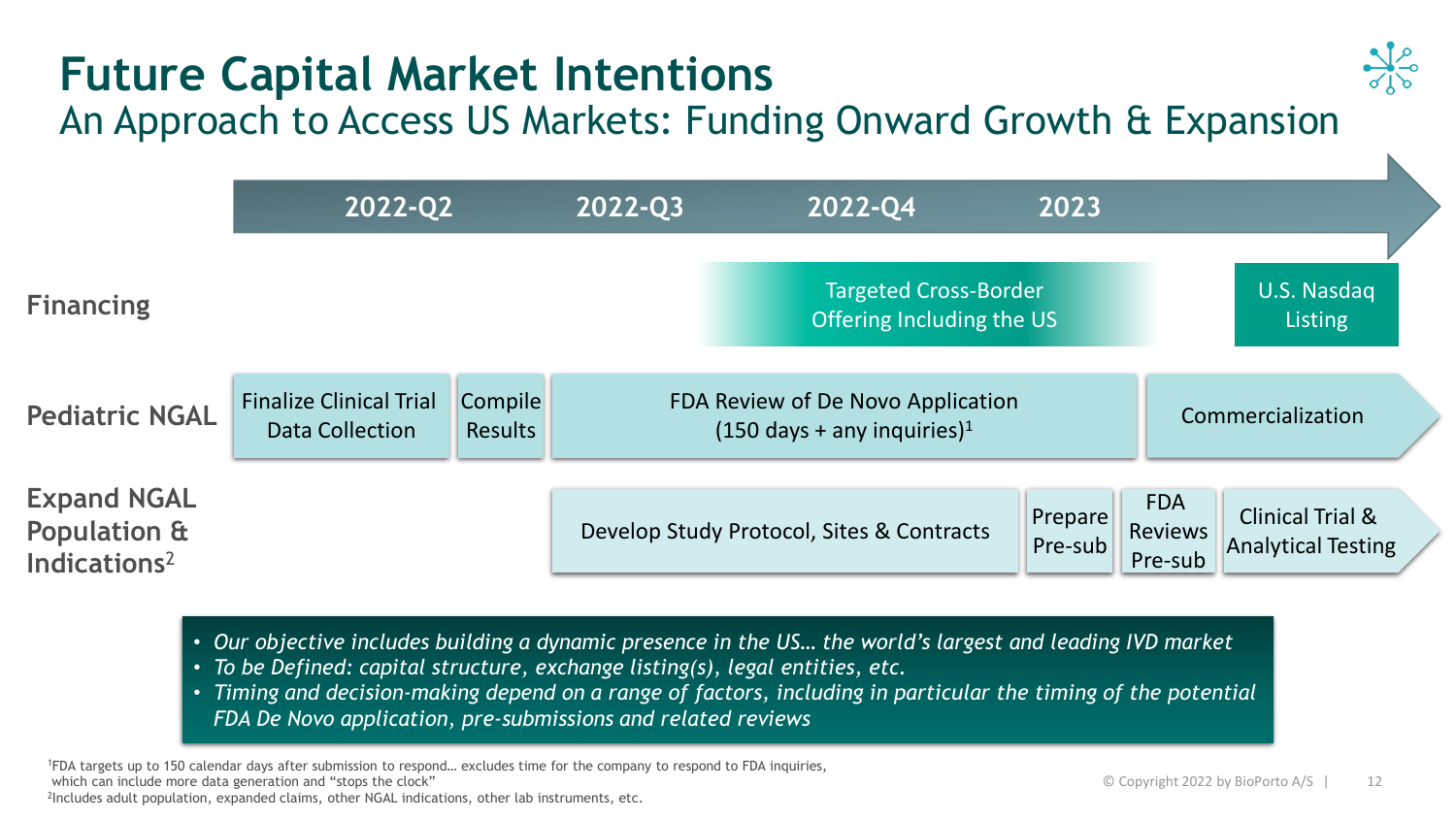



### **BioPorto Exists to Save Lives and Improve Quality of Life with Actionable Biomarkers**

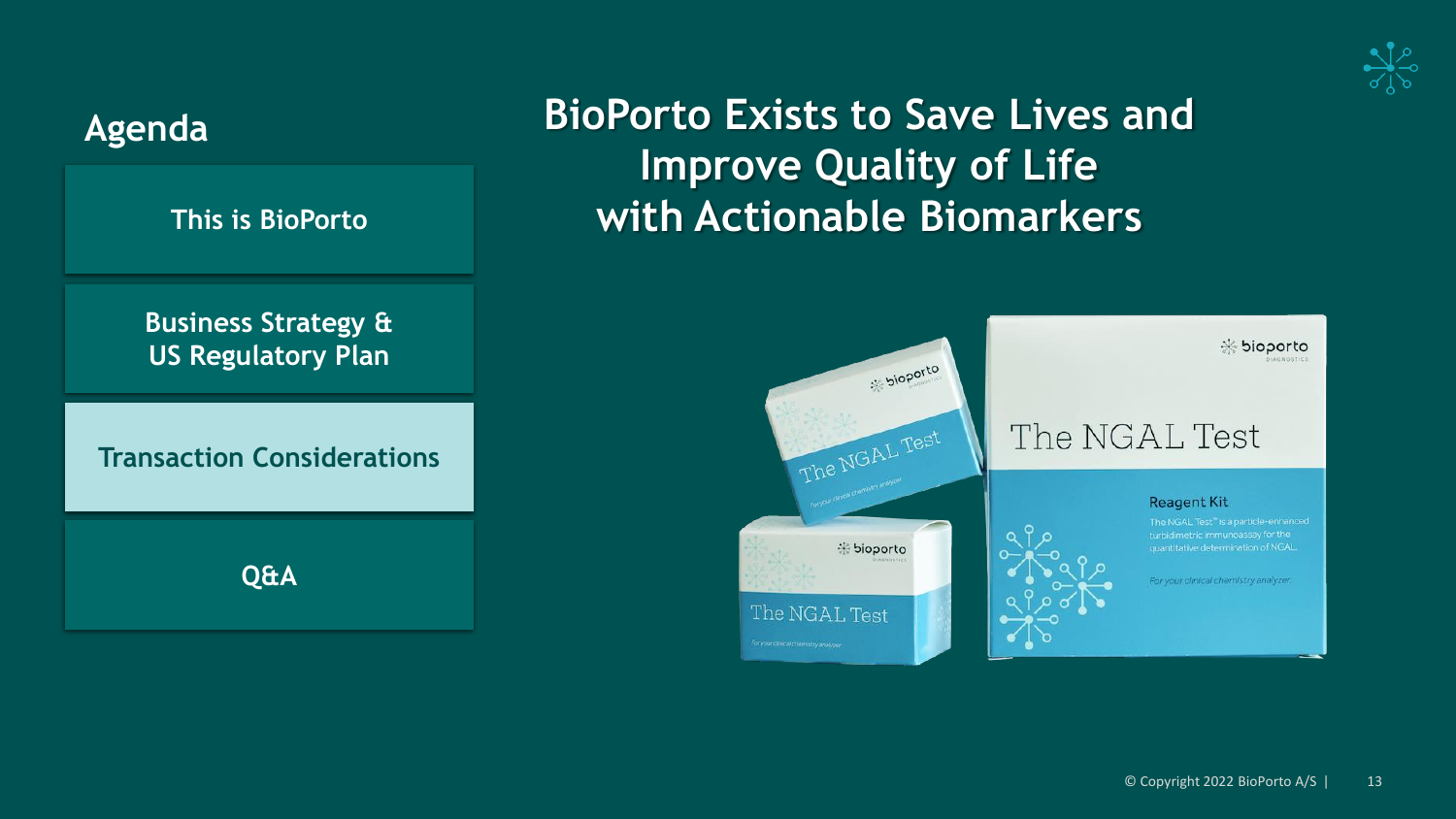# **Key Elements of Pre-Emptive Rights Issue**



- Offering of 66,938,601 new shares at a subscription price of DKK 1.50 per share
- Holders of existing shares will receive one pre-emptive right for each share held
- Four (4) pre-emptive rights allow for subscription of one (1) new share against payment of subscription price



### *Example pre-emptive rights issue*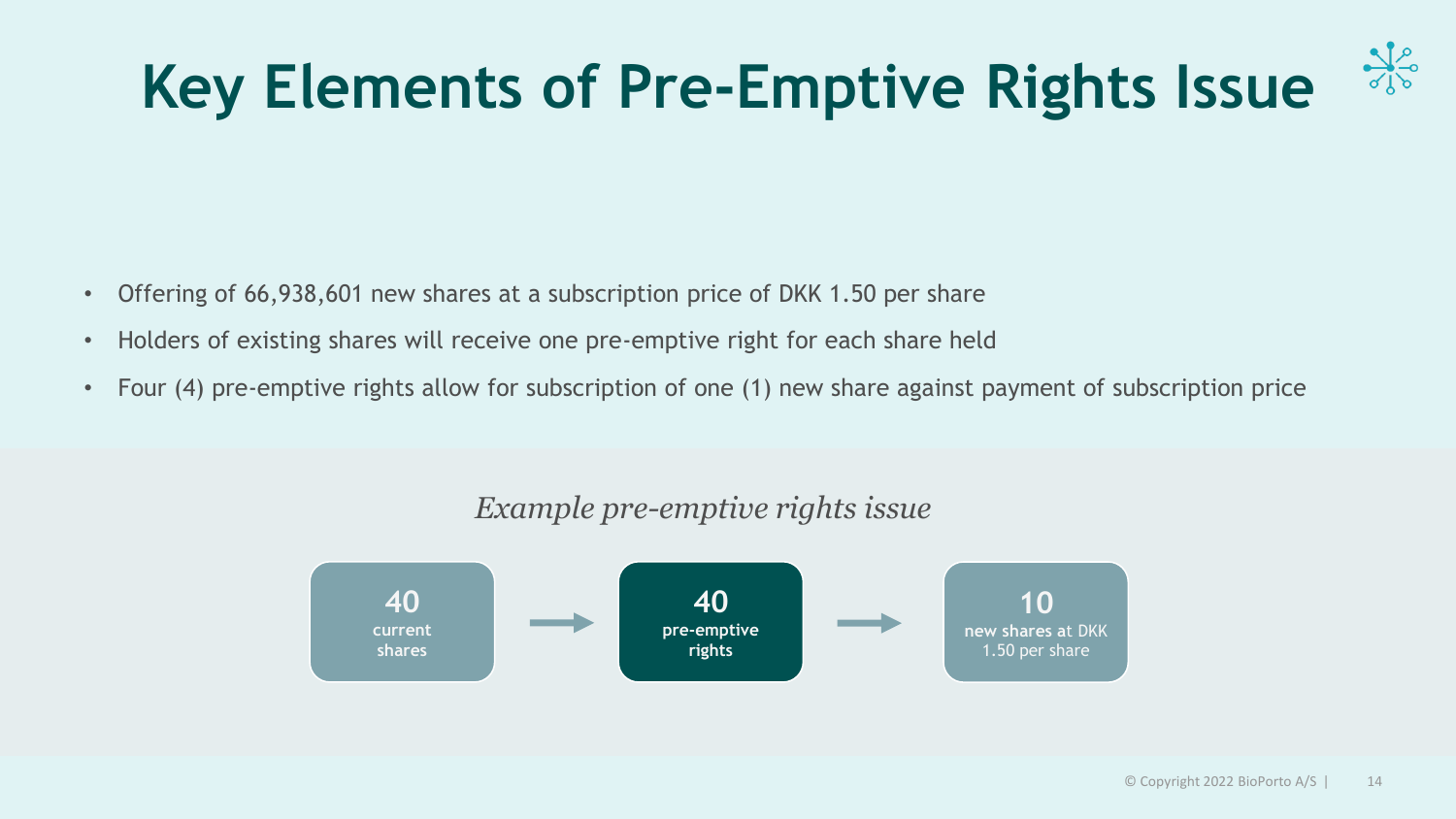

# **Important Dates for the Rights Issue**

| 7 Mar. 2022  | Announcement of prospectus                                                                                                        |
|--------------|-----------------------------------------------------------------------------------------------------------------------------------|
| 8 Mar. 2022  | Last day of trading in Existing Shares including Preemptive Rights                                                                |
| 9 Mar. 2022  | First day of trading in Existing Shares ex Pre-emptive Rights                                                                     |
| 9 Mar. 2022  | First day of Rights Trading Period                                                                                                |
| 10 Mar. 2022 | Allocation Time of Pre-emptive Rights                                                                                             |
| 11 Mar. 2022 | First day of Subscription Period                                                                                                  |
| 22 Mar. 2022 | Last day of Rights Trading Period                                                                                                 |
| 24 Mar. 2022 | Last day of Subscription Period                                                                                                   |
| 28 Mar. 2022 | Allocation of Remaining Shares                                                                                                    |
| 28 Mar. 2022 | Expected date of publication of the results of the Offering                                                                       |
| 1 Apr. 2022  | Expected registration of the New Shares with the Danish Business Authority                                                        |
| 4 Apr. 2022  | Expected date of admission of the New Shares to trading and official listing under the ISIN code of the<br><b>Existing Shares</b> |
| 5 Apr. 2022  | Expected merger of ISIN codes                                                                                                     |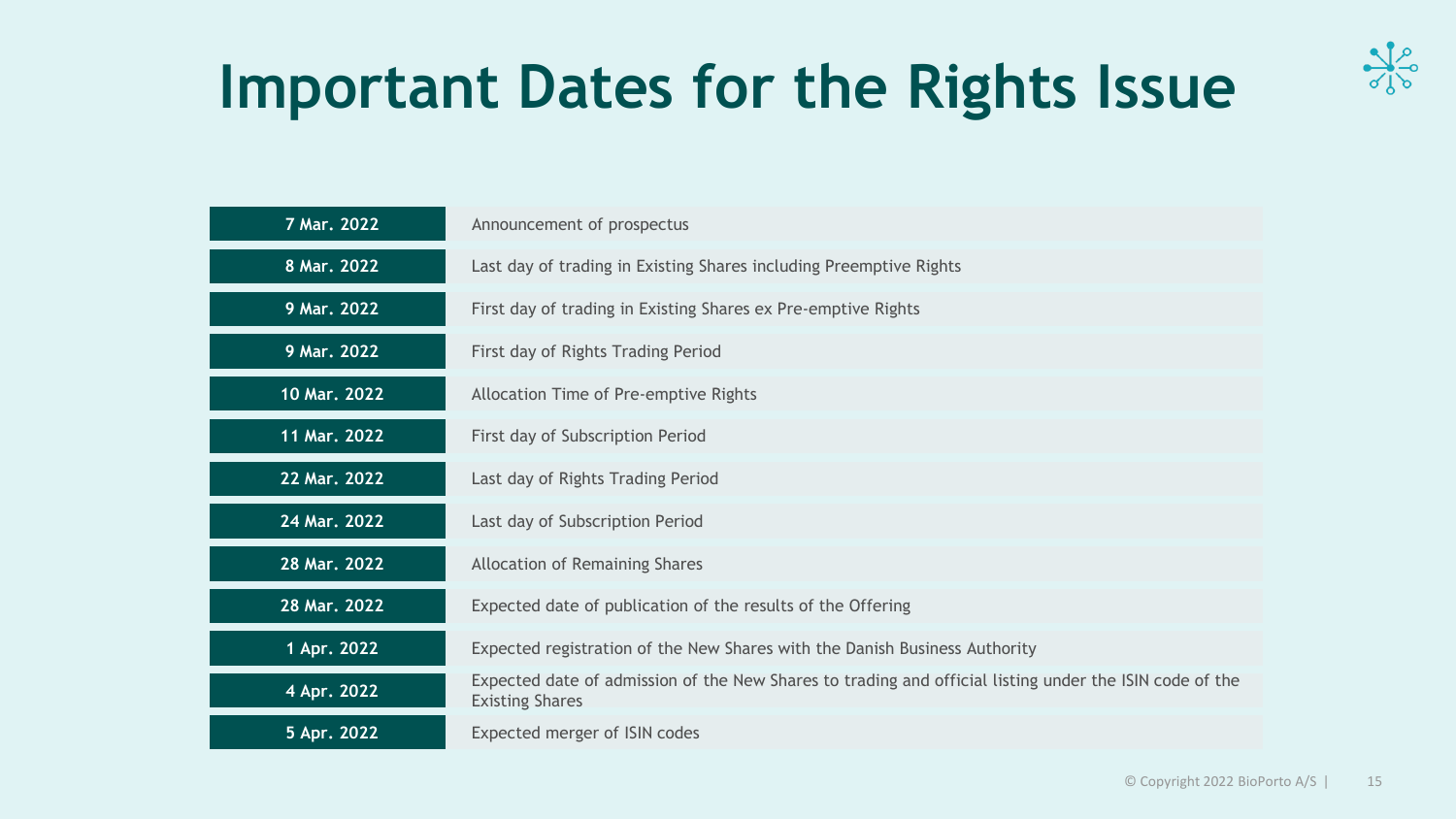# **Summary of key risk factors**

#### **Risks related to the Company's business**

- Timing of clinical trials depends on many factors outside of the Company's control, including the impact of COVID-19, which may impair the Company's ability to complete clinical trials in a timely manner or at all • The results from the Company's ongoing clinical trial relating to pediatric use of The NGAL Test may not meet the primary outcomes previously committed to the FDA, which may prevent the Company from
- submitting the clinical trial's results to the FDA and/or ultimately obtaining FDA approval of The NGAL Test for risk assessment of AKI in pediatrics • The Company's Products and Future (NGAL) Products may fail to achieve the degree of market acceptance by physicians, laboratory management, healthcare payors and others in the medical community
- necessary for commercial success and market penetration may be lengthy and difficult
- The Company may not be able to successfully implement its strategies
- The Company relies on third parties to conduct its clinical trials and perform data collection and analysis
- The Company faces current or potential competition from companies with considerably more resources and experience and/or more novel technology than the Company, which may result in others discovering, developing, receiving clearance for or commercializing products prior to or more successfully than the Company
- The Company is dependent on third-party partners to sell the Company's Products globally and the Company's ability to maintain and grow its business will be limited if it fails to maintain existing and develop new distribution channels
- The pricing of the Company's Products and Future (NGAL) Products will depend in part on the clinical value of the product and delivery technology used in such products
- The Company's growth could suffer if the markets in which the Company sells its Products and intends to sell its Future (NGAL) Products decline or do not grow as anticipated
- Global or regional economic uncertainty and other global economic or political and regulatory developments could have a material adverse effect on the Company's business, results of operations, cash flows, financial condition, and/or prospects
- Serious adverse safety events involving the Company's Products and Future (NGAL) Products can negatively affect the Company's business. This could also adversely impact the Company's business, future financial position, results of operations and future growth prospects

#### **Risks related to the Company's Products and Future (NGAL) Products**

- A failure to obtain FDA approval of The NGAL Test for risk assessment of AKI would have a material adverse effect on the Company's prospective future revenues, future growth prospects, future cash-flows and future results of operations
- A failure to successfully commercialize The NGAL Test for pediatric and later adult uses would have a material adverse effect on the Company's prospective future revenues, future growth prospects, future cashflows and future results of operations
- A failure to meet new regulatory requirements provided by the IVDR for current Products and Future (NGAL) Products would have a material adverse effect on the Company's future revenues, future cash flows, future results of operations and financial position
- Failure to successfully expand The NGAL Test's regulatory approval for adult AKI and successfully commercialize use for that population would have a material adverse effect on the Company's prospective future revenues, future cash-flows, future results of operations and growth prospects
- A failure to successfully design, evaluate the feasibility of, develop, obtain regulatory clearance for and commercialize Future Products could have a material adverse effect on the Company's prospective future revenues, future cash-flows, future results of operations and growth prospects
- A failure to successfully complete development, obtain regulatory clearance for in vitro diagnostics use of and commercialize Future NGAL Products on multiple clinical chemistry systems would have a material adverse effect on the Company's prospective future revenues, future cash-flows, future results of operations and growth prospects

#### **Risks related to the Company's operations**

- Public health epidemics, pandemics or outbreaks, such as COVID-19 could adversely impact the Company's business, future financial position, timeline, results of operations and future growth prospects
- The manufacture of the Company's Products is dependent on the supply of raw materials and key componentsfrom suppliers, some of which are single source suppliersfor the Company
- The Company's future success depends in part on its ability to attract and retain its managementteam and key employees
- The Company's Executive Management has been appointed recently, and may prove unsuccessful in managing the Company
- The Company's Products and Future (NGAL) Products are complex to manufacture, and the Company may encounter difficulties in manufacturing that could have a material adverse effect on the Company's revenues, cash flow, results of operations and future growth prospects
- The Company's ability to maintain inventory is limited and significant or unexpected increases in demand for the Company's Products could require the Company to expend considerable resources or harm its customer relationshipsif the Company is unable to meet that demand
- The Company is dependent on third-party vendors to provide certain products and services and its business and operations, including clinical trials, could be disrupted by any problems with its significant thirdparty vendors
- Any interruption in the operations of manufacturing facilities may impairthe Company's ability to deliver products and maintain the Company's market positions
- A breakdown of or an attack on the Company's or its critical suppliers' or partners' IT systems including cyber security breaches may result in a material disruption of the Company's or its critical suppliers' or partners' manufacturing, control measures, commercialization, and delivery of the Company's Products and Future (NGAL) Products
- The Company may be exposed to risks associated with product liability, warranties or guarantees, recall demands or other lawsuits or claims<br>The Company may not be able to obtain or maintain adequate protection against po
- The Company may not be able to obtain or maintain adequate protection against potential liabilities at acceptable cost by maintaining insurance coverage, and existing, or any future insurance policies or the Company's own resources may not adequately cover claimsfor damages that may be received in the future
- To manage its growth the Company must continually improve existing business, quality, and other reporting systems and procedures
- The Company's employees and collaborators may engage in misconduct or other improper activities, including violating applicable regulatory standards and requirements or engaging in insider trading, which could significantly harm the Company's business
- The Company's operations involve hazardous materials, narcotic drug substances, GMOs, and ABPs and the Company and third parties with whom the Company contracts must comply with all relevant laws and regulations, which can be expensive and restrict how the Company does business
- The Company's international presence and reliance on third parties abroad exposes the Company's business to regulatory, cultural or other challenges

#### **Risks related to the Company'sIntellectual Property**

- Several patents used by the Company will expire in the near term, which may lead to increased competition and materially adversely affect the Company's business, financial condition, results of operations and processets
- The Company's ability to compete may decline if the Company does not adequately protectits proprietary rights and confidential information
- The Company may be unable to protect or effectively enforce its intellectual property rights and such rights may be found invalid or unenforceable
- The Company's ability to retain key licenses could affect its ability to manufacture and sell Products and Future (NGAL) Products<br>Third parties may assert ownership or commercial rights to inventions the Company develops
- Third parties may assert ownership or commercial rights to inventions the Company develops
- Third parties may claim that the Company infringestheir intellectual property rights
- Obtaining and maintaining patent protection depends on compliance with various procedural, document submission, fee payment and other requirements imposed by governmental patent agencies, and the Company's patent protection could be reduced or eliminated for non-compliance with these requirements
- Third parties may assert that the Company's employees or consultants have wrongfully used or disclosed confidential information or misappropriated trade secrets

#### **Risks related to legal and regulatory matters**

- The Company operates in a highly regulated industry, and changes in regulations or the implementation or enforcement of existing regulations could have a material adverse effect on the Company
- The Company's Products and Future (NGAL) Products, for which the Company has or obtains regulatory clearance, are subject to post-marketing requirements or withdrawal from the market and failure to comply thereof may make the Company subject to substantial penalties
- The Company's compliance with regulations governing public companiesis complex and expensive.
- The Company's sale of its Products and Future (NGAL) Products depends on third-party payors coverage
- The Company is and may in the future become involved in litigation, arbitration and governmental proceedings
- The Company facesrisks related to data privacy concerns and failure to comply with privacy regulations and security requirementsrelating to data
- The misuse or off-label use of the Company's Products and Future (NGAL) Products may harm the Company's reputation in the marketplace or result in costly investigations, fines or sanctions by regulatory bodies if the Company is deemed to have engaged in the promotion of these uses
- In the U.S., the Affordable Care Act or changes to the act may adversely affectthe Company's business and results of operations

#### **Risks related to the Company'sfinancials**

- There is a substantial doubt about the Company's ability to continue as a going concern and the Company will require additional capital to fund its operations, which capital may not be available to the Company on acceptable terms or at all
- The Company's business requiressignificantlevels of capital investments, which the Company may be unable to fund
- The Company's ability to utilize its net operating loss carryforwards and certain other tax attributes may be limited.<br>• The Company faces risks related to sales and production contracts denominated in currencies other t
- The Company faces risks related to sales and production contracts denominated in currencies other than DKK
- Risks relating to trade receivables
- The Company bases its estimates or judgments relating to critical accounting policies on assumptions that can change or prove to be incorrect.
- Future financial results may significantly differ from the Company's estimates and guidance

#### **Risks related to the Offering and the Shares**

- The market price of the Company's Shares could continue to be highly volatile and Pre-emptive Rights may be highly volatile, and as such investors may not be able resell shares at or above the Subscription Price. The mat The Company expects to retain any available funds and future earnings to fund the development of its business and to ensure an adequate capital structure, and as such, a shareholder's ability to achieve a return
- on investment will depend on an appreciation in the price of the Shares • Shareholders may not receive payments in the event of the Company's bankruptcy, winding-up or other similar event
- If the market price of the Shares declines significantly, the Pre-emptive Rights may lose their value and the market for the Pre-emptive Rights may offer only limited liquidity, and even if a market develops, the Pre-emptive Rights may not be effectively priced against the price of the Shares
- The Company's Shares has limited liquidity and present liquidity may not be maintained, and investors may not be able to sell as many Shares as they want at prevailing market prices or at all
- Shareholdersin jurisdictions outside Denmark may be unable to exercise Pre-emptive Rights
- Shareholders outside Denmark are subject to exchange rate risk<br>• Eailure to exercise Pre-emptive Pights by the end of the Subscript
- Failure to exercise Pre-emptive Rights by the end of the Subscription Period (24 March 2022 at 5:00 p.m. CET) will result in the lapse of the holder's Pre-emptive Rights
- The sale of Pre-emptive Rights on behalf of shareholders who do not take up their Pre-emptive Rights may result in a decline in the market price of the Pre-emptive Rights and the Shares and increased volatility in the Shares
- If an Existing Shareholder does not exercise any or all of the Pre-emptive Rights, their ownership interest will become diluted, and such dilutionmay be material
- The Company is a public limited liability company registered under Danish law, which may make it difficult for shareholders and investors resident outside Denmark to exercise or enforce certain rights
- The Offering may not be completed and may be withdrawn, and Existing Shareholders and other investors having exercised and/or purchased Pre-emptive Rights or New Shares may incur a loss<br>• Following the Offering exercise
- Following the Offering, certain Existing Shareholders may increase their shareholdings and may be able to influence important actions the Company takes
- The Subscription Commitments might not be honored<br>• Any future issuances of shares in the Company could not
- Any future issuances of shares in the Company could negatively affect the price of the Company's shares and the Company´s ability to raise funds in new equity offerings
- Sales of shares in the Company by members of Management or other Existing Shareholders could negatively affectthe market price of such shares

#### *The above is a summary of all risk factors listed in the prospectus. Please see the prospectus for a complete description of risk factors.*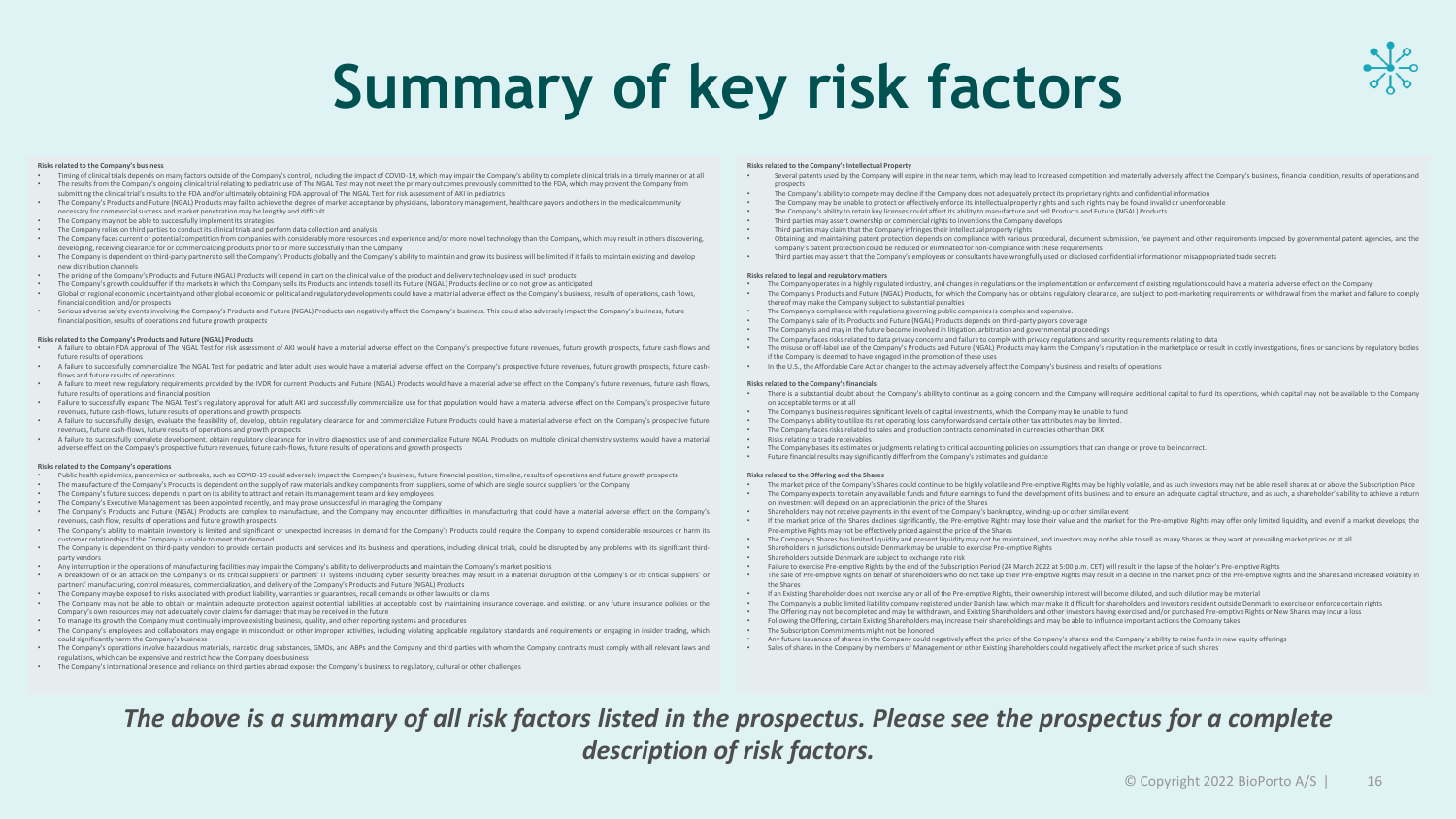





**Improve Quality of Life**